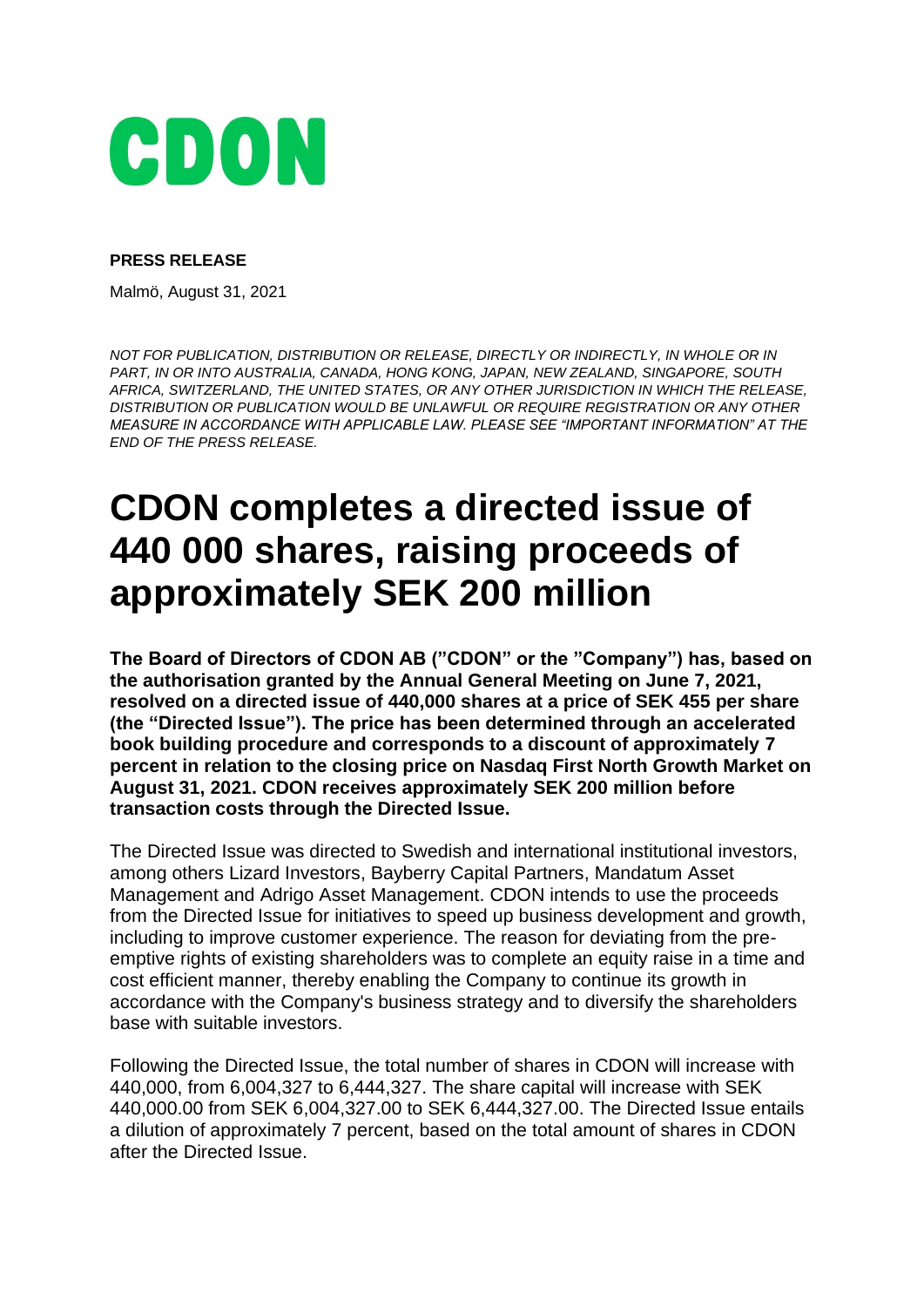In connection with the Directed Issue, the Company has, in relation to Skandinaviska Enskilda Banken AB, undertaken not to issue any shares or other share related securities during a lock-up period of 180 days. The lock-up is subject to certain exceptions, including among other the right for the Company to issue shares in connection with corporate acquisitions. In addition, members of the Board of Directors and management of the Company, as well as the Company's largest shareholder, Rite Ventures SPV AB, have agreed not to sell any shares in the Company for a period of 90 days following settlement of the Directed Issue, subject to certain customary exceptions.

CDON has, in connection with the Directed Issue, appointed Skandinaviska Enskilda Banken AB ("SEB") as Global Coordinator and Bookrunner. Advokatfirman Cederquist KB acted as legal adviser to the Company and White & Case Advokat AB acted as legal adviser to SEB.

## **For more information:**

Allan Junge-Jensen Interim CEO allan.junge@cdon.com

Eric Thysell Investor Relations Manager [eric.thysell@cdon.com](mailto:eric.thysell@cdon.com)

*The information was prior to this release inside information and is information that CDON AB is obliged to make public pursuant to the EU Market Abuse Regulation. The information was submitted for publication through the agency of the contact persons set out above on August 31, 2021 at 10:30 p.m. CEST.*

## **About CDON**

CDON was founded in 1999 and is now the biggest marketplace in the Nordic region. During 2020 we had over 120 million visits and 2.3 million customers. Customers can choose to buy and compare prices for millions of products at CDON, by far the widest range of all Nordic e-retailers. Over 1,500 merchants use CDON's platform and technology to increase their sales. This gives CDON a wide range of products within, movie, music, computers, games, office supplies, books, toys, consumer electronics, household appliances, sport, outdoor, beauty care, fashion, shoes, computers, and computer products. CDON is listed on Nasdaq First North Growth Market with the abbreviation CDON.